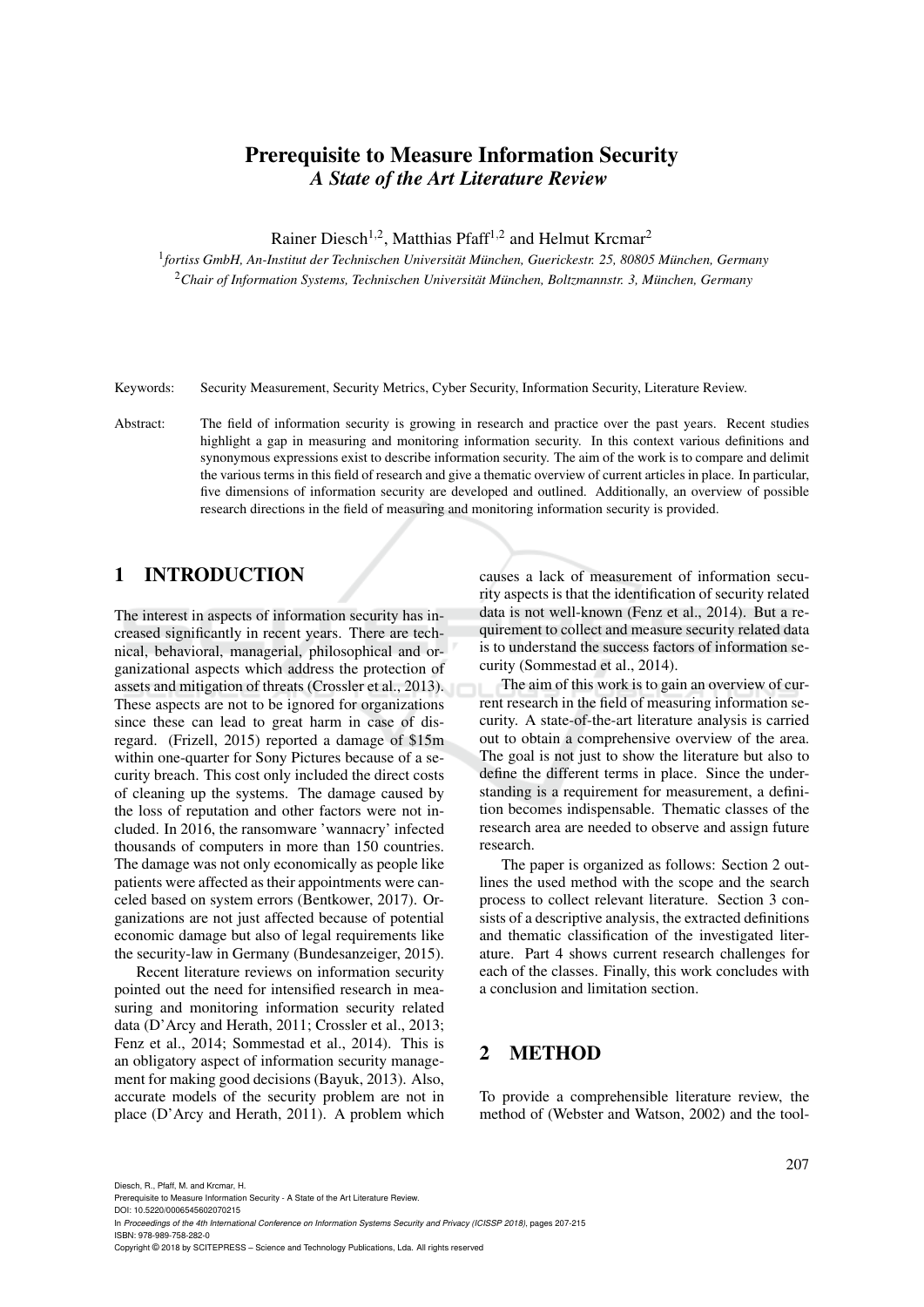| Group                   | <b>Resource</b>                                                | Hits[KW] | Hist[TA] | Relevant |
|-------------------------|----------------------------------------------------------------|----------|----------|----------|
| Information<br>Security | Information Management and Computer Security                   | 99       |          |          |
|                         | <b>IEEE Transactions on Dependable and Secure Computing</b>    | 8        |          |          |
|                         | <b>IEEE</b> Transactions on Information Forensics and Security |          |          |          |
|                         | Computers & Security                                           | 84       | 12       | Q        |
| <b>Databases</b>        | Google Scholar                                                 | 100      | 11       | Q        |
|                         | <b>ScienceDirect</b>                                           | 41       |          |          |
|                         | <b>OpacPlus</b>                                                | 110      | 17       |          |
| <b>Backward</b>         |                                                                |          | 10       | 10       |
| Forward                 |                                                                |          | 24       | 19       |
| Total                   |                                                                | 449      | 88       | 70       |

Table 1: Search process matrix.

set of (vom Brocke et al., 2009) was used. The specific goals of this review are as follows:

- 1. Identify, define and delimit different terms in the field of information security.
- 2. Assign the relevant literature to the definitions and compare it with the used terms of the literature itself.
- 3. Thematic classification of the literature and show current research gaps.

Search Process: Initially, a keyword search is performed within peer-reviewed journals to select high quality articles. Journals from the security field were selected within the Scimago Journal & Country Rank (SJR) with the condition that they are part of the categories security, safety, risk or reliability. Two journals are added because they were used often in the basis literature reviews of (D'Arcy and Herath, 2011; Crossler et al., 2013; Fenz et al., 2014; Sommestad et al., 2014). These are 'Computers & Security' and 'Information Management & Computer Security'. To provide most of the relevant literature the databases ScienceDirect, OpacPlus and Google Scholar were added to the search. As the most relevant literature can be found within the first 100 result of Google Scholar the search was limited to these result set (Silic and Back, 2014). To limit the results the following keyword-string were used.

```
(it OR information OR cyber)
AND (resilience OR security)
AND (factors OR kpi OR measures OR metrics
OR measurement OR indicator OR management)
```
The first iteration of the search process resulted in a number of hits (Hits[KW]) which are shown in Table 1. After that, technical articles and those which are not related to the search topic were excluded based on their title and abstract (Hits[TA]). Finally, articles which described metrics or success factors of information security were marked as relevant. After that, a forward and backward search was carried out to get results which are relevant and were not yet found. The backward search contained all articles which were referenced in the previous iteration and which are of relevance for the information security measurement topic. Google Scholar (scholar.google.de) was used with its function 'Cited by' in order to identify all articles which reference the selected one.

## 3 FINDINGS

First, a descriptive statistic was done to get a background of the research area. The last row of table 1 shows the total amount of articles found in the literature. Only 15.59% of the original articles out of the first search round could be marked as relevant. This leads to the assumption that there are many different phenomena described in the research area. The high amount of articles also assumes the importance and presence in research. Many articles were identified in the forward and backward search (29) within conferences. This can be seen as an indication that the topic is still at the beginning of research. Technically oriented journals just show up with one relevant article. The quantification of information security is therefore mainly part of the security management or related area and not technical-driven.

Since there are many definitions and terms of information security in the literature, the next subsection compares and delimits them. Finally, a classification of the relevant literature in thematic classes are developed to better track and monitor future research.

### 3.1 The Terms in Information Security

A lot of different terms which describe 'information security' are in place during the review. These are 'Information Systems Security', 'IT Security', 'Information Security', 'Cyber Security' and 'Cyber Resilience'.

The basis of the delimitation in this article is the work of (von Solms and van Niekerk, 2013). They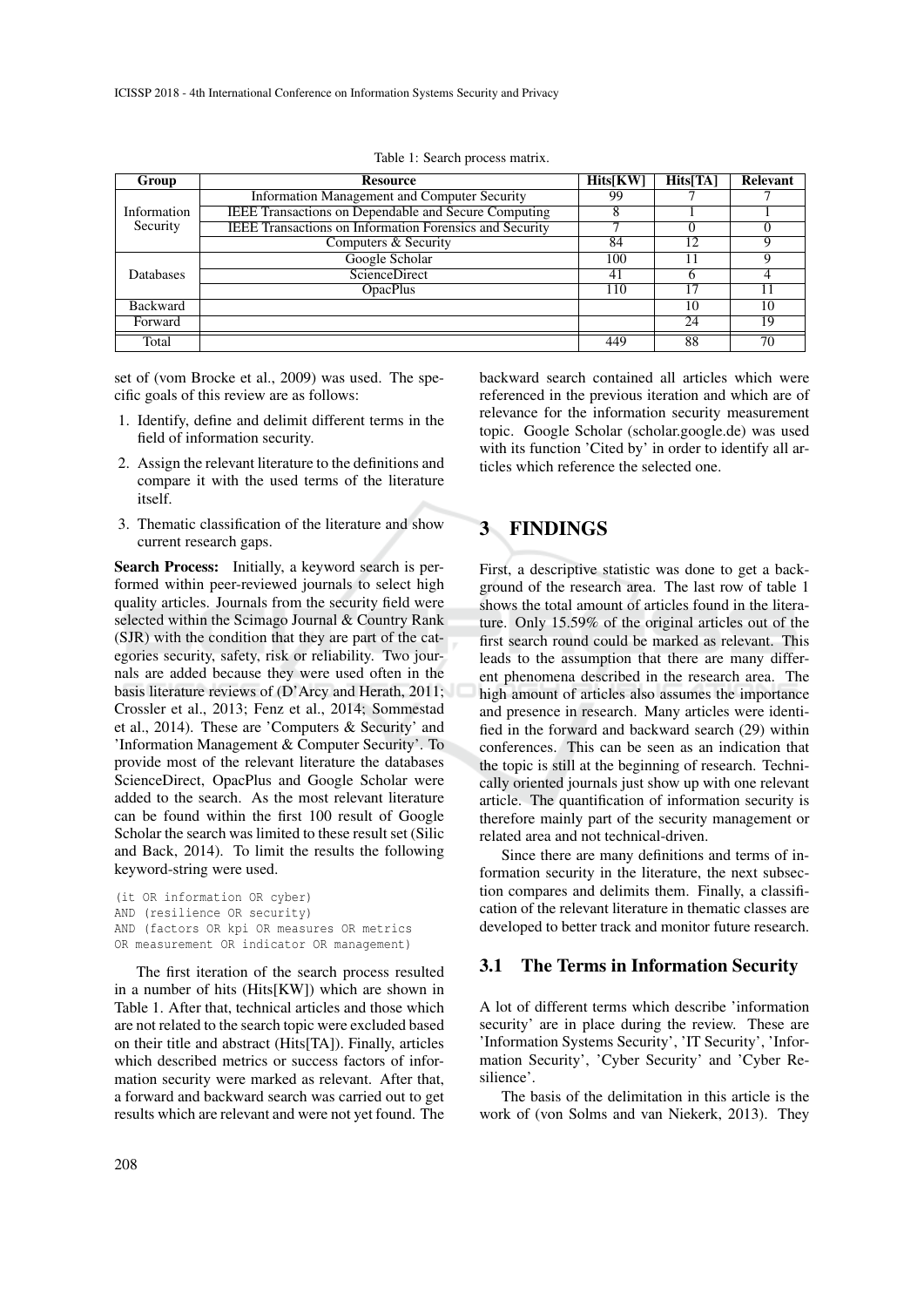defined three terms in the security area. 'Information Security' (IS), 'Information and Communication Technology Security' (ICT) and 'Cyber Security' (CS). The delimitation of the terms is based on the assets which are protected. In this case, ICT is the protection of information which is stored or transmitted via a technical system. 'IT Security' or 'Systems Security' are defined as synonyms to ICT. IS differs from this because it is the protection of information which can be stored or transmitted without using technical systems. ICT is a part of IS because IS includes the protection of the underlying technology. CS now describes the protection of assets without any information but with a relationship to them. A bugging operation is an example of this. A technical system (phone) was attacked which has 'access' to information which is in human heads. CS is protecting technical systems which have or have no information stored and therefore also includes ICT. 'Cyber Resilience' (CR) firstly appears 2013 in form of resilience management (Crossler et al., 2013). The only attempt to define CR was done by  $(Bj$  orck et al., 2015). They showed 5 dimensions to differ CR from CS. One of these is assets. CR is not just about the protection of assets but also to ensure business delivery despite adverse cyber events. The correlation between the terms is shown in Figure 1.



Figure 1: Delimitation of terms.

According to the definition of ICT, IS, CS and CR, the literature was assigned respectively one or more of these in two iterations. First, the article was assigned the term, which the author had intended for this. The basis of the assignment was the terms of the title, abstracts and the keywords. Second, the articles were assigned the terms according to the definition above. This is done based on the context.

The result of the assignment shows that 23 out of 70 articles (32.86%) have the same assignment to the terms for both iterations. It is noticeable that the terms are often used as synonyms. Mainly IS is used as a synonym for ICT. Articles that use the term IS (60) often have just content of ICT included in the text (37) and not IS as defined. All authors used CS and CR as synonyms for ICT. The articles which describe CS or CR used the term IS instead of them. In the present literature, there are clear definitions of the terms, but the terms are not used based on them.

## 3.2 Thematic Classification

The relevant literature of this review is about measurement and metrics of ICT, IS, CS and CR. To observe papers in future and better understand the context, there are several classes produced in this literature review which are based on the keywords of the underlying articles. Each paper is assigned to one of the classes which are shown in Table 2.

#### 3.2.1 Security Management

'Information security management' is used to describe activities for the protection of valuable information assets and mitigate various risks to information coming from all aspects of the organizations environment by applying the security technology and management process (Ernest Chang and Ho, 2006). In other words, it is about processes to control, classify and manage information as well as different guidelines and policies therefrom.

Organization and Governance: These articles deal with organizational processes, policies and their effectiveness. A subset of articles also provides information and simulations of security investments and the security economy within organizations. There are also frameworks on how to set up a secure environment with a culture and guides to good policies included.

Awareness: The role of human in information security is a substantial stream in research (Kraemer et al., 2009). Therefore organizations have to consider dealing with security awareness.

Evaluation: These articles deal with the question of which success factors lead to good management or which factors influence the success of implementing a security management system. Another aspect is the validation and verification of policies and factors which causes better ones.

#### 3.2.2 Security Measurement

Security metrics refer to the interpretation of measurements of the security performance, level and indicators (Savola and Heinonen, 2011). Therefore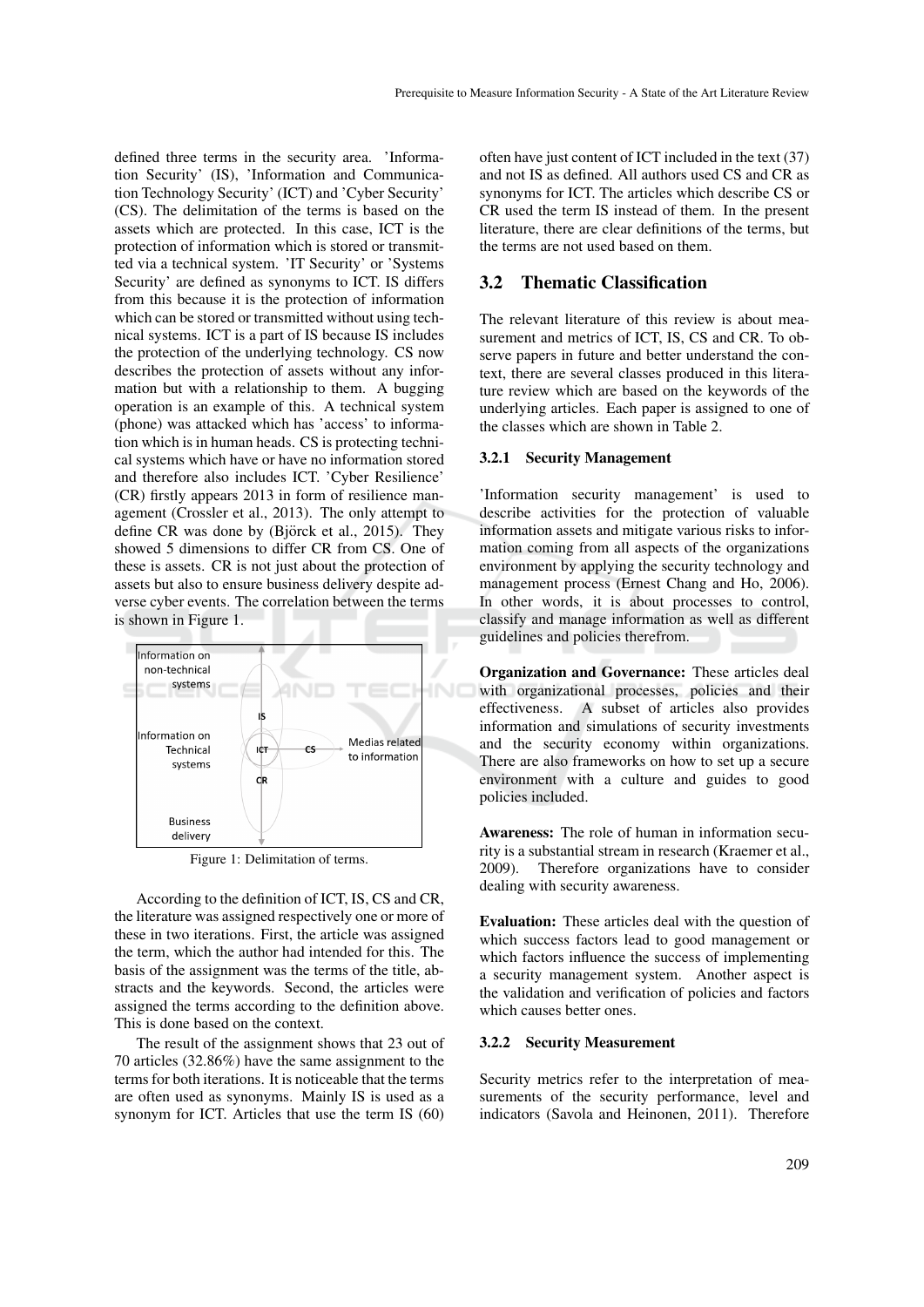| Security                    |               | Organization (Geer et al., 2003; Hong et al., 2003; Trèek, 2003; von Solms and von Solms, 2004; Gupta and |
|-----------------------------|---------------|-----------------------------------------------------------------------------------------------------------|
| management                  | and           | Hammond, 2005; Anderson and Moore, 2006; Ernest Chang and Ho, 2006; Johnson and                           |
|                             | Governance    | Goetz, 2007; Veiga and Eloff, 2007; Atoum et al., 2014; Narain Singh et al., 2014; Yaokumah,              |
|                             |               | 2014; Fenz et al., 2014; AlHogail, 2015; Horne et al., 2017)                                              |
|                             | Awareness     | (Straub and Welke, 1998; Velki et al., 2014; Tran et al., 2016)                                           |
|                             | Evaluation    | (von Solms et al., 1994; Kraemer et al., 2009; Abu-Musa, 2010; Hall et al., 2011; Norman and              |
|                             |               | Yasin, 2012; Tu and Yuan, 2014; Alqahtani, 2015; Muthukrishnan and Palaniappan, 2016;                     |
|                             |               | Azuwa et al., 2017)                                                                                       |
| Security<br>measurement     | Development   | (Wang and Wulf, 1997; Sharman et al., 2004; Herrera, 2005; Tanna et al., 2005; Tashi and                  |
|                             |               | Ghernaouti-Hélie, 2008; Sowa and Gabriel, 2009; Leon and Saxena, 2010; LeMay et al., 2011;                |
|                             |               | Idika and Bhargava, 2012; Jones and Horowitz, 2012; Tariq, 2012; Bayuk and Mostashari,                    |
|                             |               | 2013; Zalewski et al., 2014; Mazur et al., 2015; Collier et al., 2016; Young et al., 2016)                |
|                             | Taxonomy      | (Vaughn et al., 2003; Savola, 2007; Savola, 2009; Verendel, 2009; Purboyo et al., 2011;                   |
|                             |               | Pendleton et al., 2017)                                                                                   |
|                             | Security      | (Boyer and McQueen, 2007; Premaratne et al., 2008; Dogaheh, 2010; Jafari et al., 2010;                    |
|                             | Metrics       | Mermigas et al., 2013; Holm and Afridi, 2015)                                                             |
|                             | Effectiveness | (Coronado et al., 2009; Bayuk, 2013; Savola, 2013)                                                        |
|                             | Visualization | (Savola and Heinonen, 2011)                                                                               |
| Human Behavior              |               | (Gonzalez and Sawicka, 2002; Ifinedo, 2012; Crossler et al., 2013; Vance et al., 2014;                    |
|                             |               | Montesdioca and Macada, 2015; Alavi et al., 2016)                                                         |
| <b>Practical Frameworks</b> |               | (IT Governance Institute, 2007; NIST, S. P., 2008; ISO/IEC, 2009; Hayden, 2010; CCIB, 2017)               |

Table 2: Thematic classification of the literature.

measurement is the process of estimating attributes of an object while metrics refer to assign a value to an object (Pendleton et al., 2017).

Development: There are methods to develop metrics for information security aspects. Examples of them are metrics which are developed based on different approaches like Goal-Question-Metric (Savola, 2007; Bayuk, 2013) or attack-graphs (Premaratne et al., 2008; LeMay et al., 2011; Idika and Bhargava, 2012). There are also frameworks with descriptions of good metrics and how to implement them.

Taxonomy: The taxonomies in this class describe and characterize different measurement approaches and several classes of metrics which are based on the objective and the measurement goal.

Security Metrics: A security metric is a quantitative indicator for various targets in operational security (Verendel, 2009). The articles focus on specific metrics and evaluate or simulate them.

Effectiveness: The effectiveness of metrics to measure information security is discussed here. The articles compare different frameworks to generate measurements and discuss different metrics in detail.

Visualization: The management has the requirement to easily understand and therefore react very fast to changed metrics (Jafari et al., 2010; Savola and Heinonen, 2011). Therefore these articles deal with an optimal visualization of complex metrics.

#### 3.2.3 Human Behavior

Human behavior or human factors affecting information security are not to be confused with the awareness described above. These articles deal with different behavior theories like 'protection motivation' or 'planned behavior'. The perspective of attackers is included in form of social engineering attacks and factors which can prevent them. TIONS

#### 3.2.4 Practical Frameworks

Frameworks from practice which also called bestpractices are included. They are developed for practitioners to deal with information security management systems or security effectiveness.

## 4 DISCUSSION

The quantitative analysis of the relevant literature revealed that under the subject of the measurement of information security many phenomena can be interpreted. An exact delimitation of the topic area from others, such as management processes, would be helpful for tracking this issue. In the case of the definitions, it can be argued that there is less research in CS and CR available than in ICT and IS. Context is the measurement of information security. Future research should pay attention to the correct and uniform use of the concepts and develop them further. The thematic classification shows potential research areas in each of the different classes. The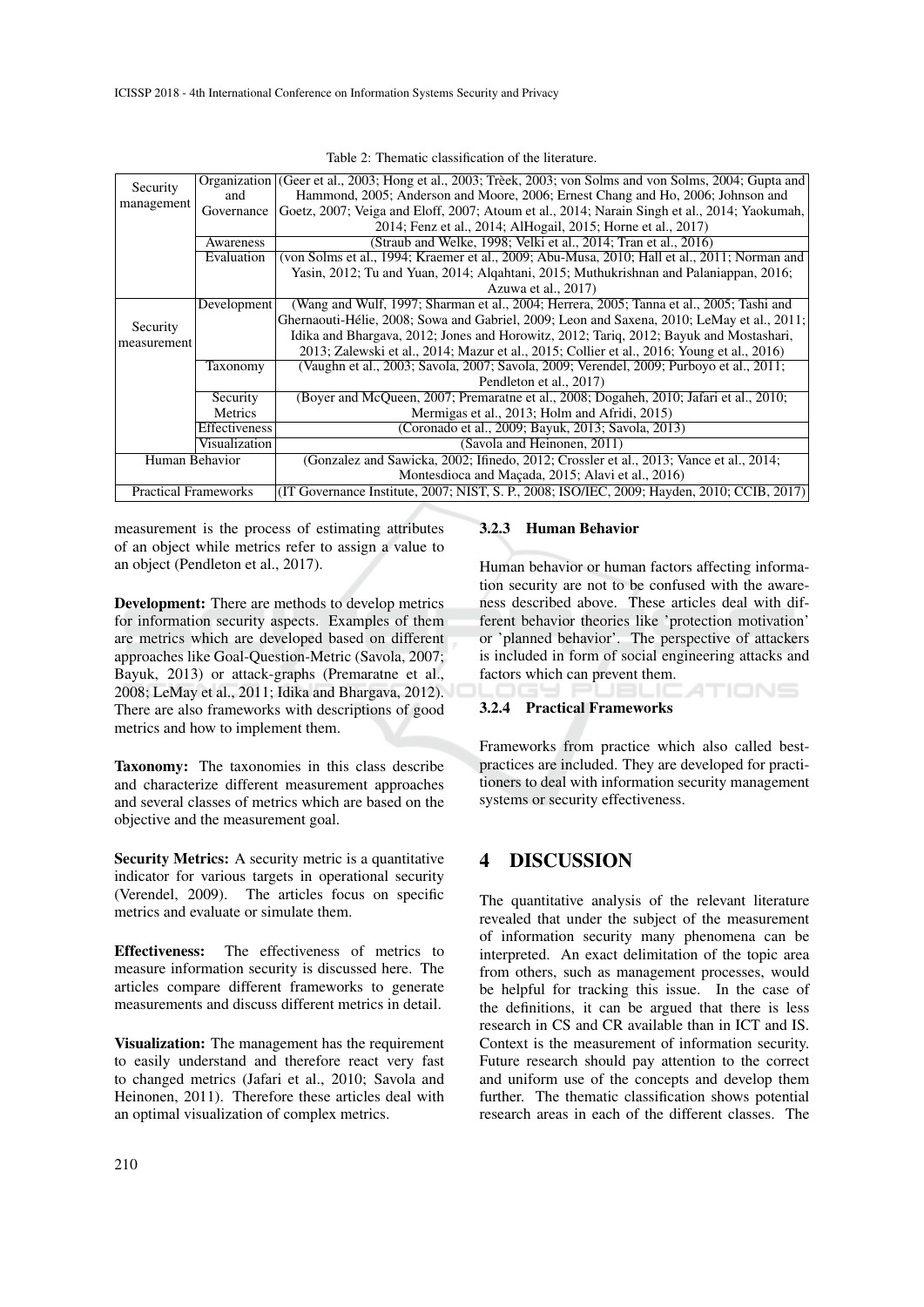following part describes these research areas within the different classes based on the given literature:

Security Management: To fundamentally make decisions in the area of systems security it is necessary to know the current information security status within an organization and know the weaknesses and where they are. This is currently still a gap in research (von Solms et al., 1994; Johnson and Goetz, 2007; Tu and Yuan, 2014; Horne et al., 2017). (Mermigas et al., 2013) goes one step further and says that organizations need to know how secure they are at any given point in time. A requirement to do this is the understanding of the success factors of information security within organizations and how they are related (Kraemer et al., 2009; Norman and Yasin, 2012; Horne et al., 2017). If the security status can be operationalized it is also possible to measure if the security program as well as their countermeasures or policies of the organization are effective or not. This is also an undeveloped research task (Gupta and Hammond, 2005; Fenz et al., 2014; Atoum et al., 2014). The present literature review excludes those articles which did not contain any security success factors. Further work could show and categorize the existing direct and indirect success factors which are already in place. This could be the basis for an empirical evaluation and a better understanding of security in organizations.

HNC AND TED Security Measurement: The measurement of security as a property and the development of security metrics itself are in a very early research stage and quite underdeveloped (Savola, 2009; Savola and Heinonen, 2011; Zalewski et al., 2014). Knowing how to measure the security as well as the defense level of organizations and generally of systems is a gap in research (Vaughn et al., 2003; Purboyo et al., 2011; Alavi et al., 2016). The area of measurement goes also a step back and asks for practices to measure the coverage of visibility. This is about effective and adequate assessments of risks and assets and how it can be monitored (Abu-Musa, 2010). Specifically, there is a gap in explored metrics for the measurement of information security, which are associated with existing models and thus provide the basis for cross-sectoral and organizational independent security comparison (Sowa and Gabriel, 2009; Bayuk and Mostashari, 2013). It is often the case that just the security management program is measured and not the security itself (Tashi and Ghernaouti-Helie, ´ 2008; Jafari et al., 2010). There is not just a gap in developing and creating concrete metrics but also in tools to gather information security related data and

monitor the security status (Wang and Wulf, 1997; Boyer and McQueen, 2007; Crossler et al., 2013). Based on this work, current metrics in place could be shown and linked to the frameworks, success factors and development models.

Human Behavior: Human behavior is little represented in this review. In case of measurement there is an open question on how to capture actual behavior (Crossler et al., 2013).

Practical Frameworks: Practical frameworks are designed to help organizations to implement and use security related information in management. The only framework who describes metrics to monitor the security status says that these metrics are not covering the minimum security requirements (NIST, S. P., 2008). Also, the automatic way to collect and measure the data is a requirement for good and repeatable metrics (NIST, S. P., 2008). Other frameworks like (IT Governance Institute, 2007; ISO/IEC, 2009) addresses just the effectiveness of security management processes and not the security status of the assets and environment itself. An empirical evaluation or test of the described issues is not present literature.

# 5 CONCLUSION

There is a gap in measuring and monitoring information security in current research (D'Arcy and Herath, 2011; Crossler et al., 2013; Fenz et al., 2014; Sommestad et al., 2014). To develop a measurement and collect information security related data, it is necessary to understand information security and the success factors influencing it (Sommestad et al., 2014).

This literature review after (Webster and Watson, 2002; vom Brocke et al., 2009) included journals of the information security area as well as databases. The search process results in the identification of 70 articles which are interesting for measuring information security. The chronological analysis shows that the topic has become more and more important in the past years. Also, there are a lot of terms in place which are used in different contexts. This becomes clear as soon as the keywords, the title and the contents of the articles are compared with respect to the term. The delimitation of the terms is based on the work of (von Solms and van Niekerk, 2013) and is extended in this review based on the definitions of  $(Bj$  orck et al., 2015) to get an overview of the current terms and their usage. Past literature uses the terms as synonyms which should be avoided in the future.

The thematic classification of the literature can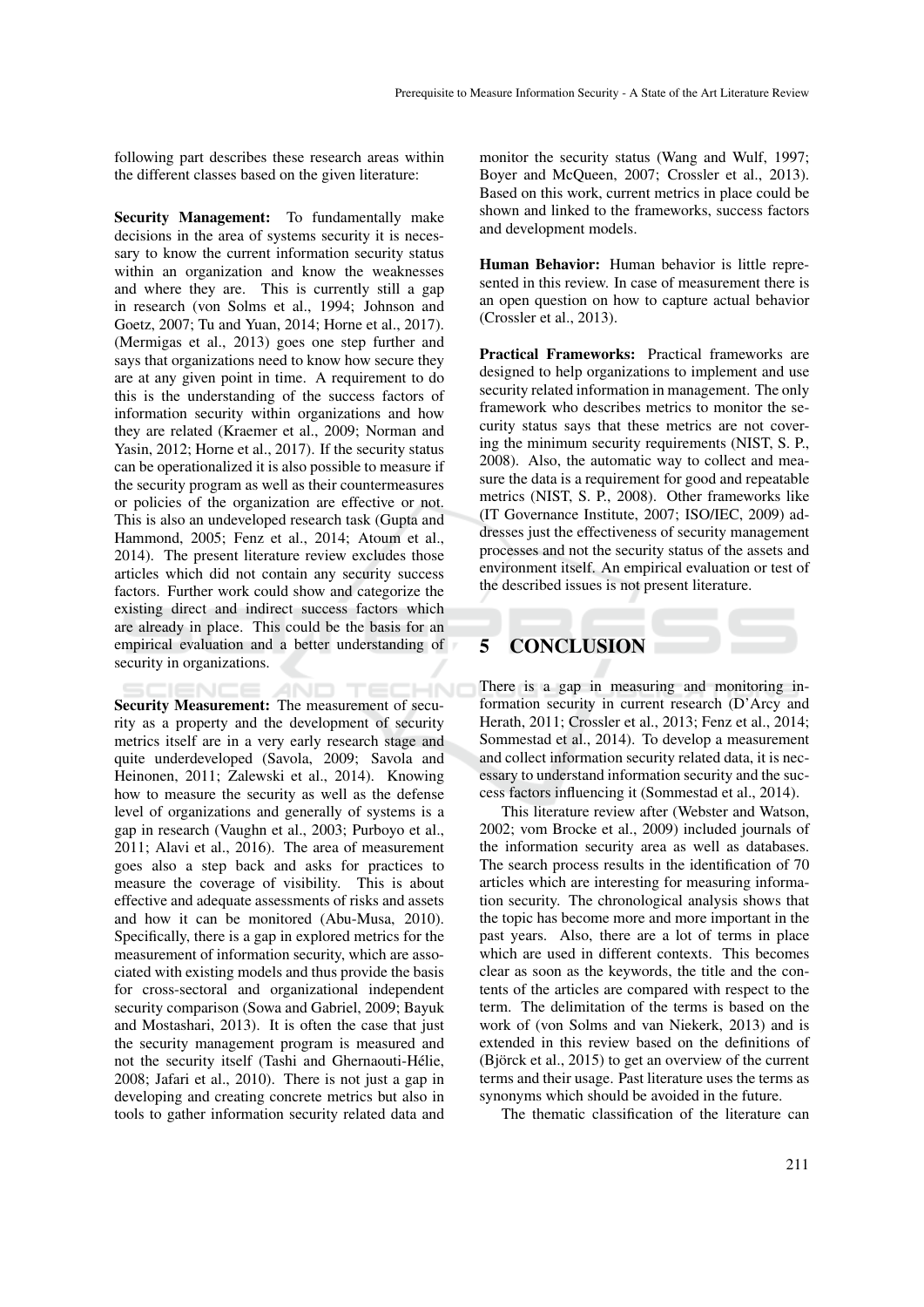help to capture future research and better assign them a context. It is shown that the measurement of information security is often a management topic. This is useful because the measurement allows an objective control and a well-based decision-making in connection to information security.

The relevant articles show that information security is necessary for organizations and decisionmakers. To manage, make good decisions and capture the current state of information security, a measurement is needed (Bayuk, 2013). Current research does not adequately cover this topic. Future research should investigate in the definition of success factors for information security to fulfill the requirement of understanding security success factors (Kraemer et al., 2009; Norman and Yasin, 2012; Horne et al., 2017) and define a current state of security (von Solms et al., 1994; Johnson and Goetz, 2007; Mermigas et al., 2013; Tu and Yuan, 2014; Horne et al., 2017). Therefore concrete metrics and tools to monitor these need to be developed (Wang and Wulf, 1997; Vaughn et al., 2003; Boyer and McQueen, 2007; Sowa and Gabriel, 2009; Purboyo et al., 2011; Crossler et al., 2013; Bayuk and Mostashari, 2013; Alavi et al., 2016). Future research could then evaluate the effectiveness of security programs and actions based on the security quantification (Gupta and Hammond, 2005; Fenz et al., 2014; Atoum et al., 2014).

# 6 LIMITATIONS

The limitations are based on the search process. The initial search was performed based on highly ranked journals. Therefore it is possible that articles within conferences or not included journals could influence the results of this literature review. The same could apply for articles which are excluded based on their title and abstract. It cannot be ruled out that relevant articles have been removed which does not outline to the search topic but has relevant content. In order to limit these shortcomings, the database search, as well as the forward and backward search, was performed. Moreover, this literature review does not cover management or interdisciplinary journals which could also be interesting for measuring security.

## **REFERENCES**

Abu-Musa, A. (2010). Information security governance in saudi organizations: An empirical study. *Information Management & Computer Security*, 18(4):226–276.

- Alavi, R., Islam, S., and Mouratidis, H. (2016). An information security risk-driven investment model for analysing human factors. *Information and Computer Security*, 24(2):205–227.
- AlHogail, A. (2015). Design and validation of information security culture framework. *Computers in Human Behavior*, 49:567–575.
- Alqahtani, A. (2015). Towards a framework for the potential cyber-terrorist threat to critical national infrastructure. *Information and Computer Security*, 23(5):532– 569.
- Anderson, R. and Moore, T. (2006). The economics of information security. *Science (New York, N.Y.)*, 314:610–613.
- Atoum, I., Otoom, A., and Abu Ali, A. (2014). A holistic cyber security implementation framework. *Information Management & Computer Security*, 22(3):251– 264.
- Azuwa, M. P., Sahib, S., and Shamsuddin, S. (2017). Technical security metrics model in compliance with iso/iec 27001 standard. *International Journal of Cyber-Security and Digital Forensics (IJCSDF)*, 1(4):280–288.
- Bayuk, J. and Mostashari, A. (2013). Measuring systems security. *Systems Engineering*, 16(1):1–14.
- Bayuk, J. L. (2013). Security as a theoretical attribute construct. *Computers & Security*, 37:155–175.
- Bentkower, M. (2017). Assessing the real damage of the 'wannacry' malware attack.
- Björck, F., Henkel, M., Stirna, J., and Zdravkovic, J. (2015). Cyber resilience – fundamentals for a definition. In *New Contributions in Information Systems and Tech-*HNOl *nologies*, Advances in Intelligent Systems and Computing, pages 311–316. Springer International Publishing, Cham.
	- Boyer, W. and McQueen, M. (2007). Ideal based cyber security technical metrics for control systems. In *Critical information infrastructures security*, pages 246– 260.
	- Bundesanzeiger (2015). Gesetz zur erhoehung der sicherheit informationstechnischer systeme (itsicherheitsgesetz). *Bundesgesetzblatt*, 1(31):1324– 1331.
	- CCIB (2017). *Common Criteria for Information Technology Security Evaluation: Part 2: Security functional components, Version 3.1, Revision 5*. Common Criteria.
	- Collier, Z. A., Panwar, M., Ganin, A. A., Kott, A., and Linkov, I. (2016). Security metrics in industrial control systems. In Colbert, E. J. M. and Kott, A., editors, *Cyber-security of SCADA and other industrial control systems*, Advances in Information Security, pages 167–185. Springer, Switzerland.
	- Coronado, A. S., Mahmood, M. A., Pahnila, S., and Luciano, E. M. (2009). Measuring effectiveness of information systems security: An empirical research. In *15th Americas Conference on Information Systems*.
	- Crossler, R. E., Johnston, A. C., Lowry, P. B., Hu, Q., Warkentin, M., and Baskerville, R. (2013). Future di-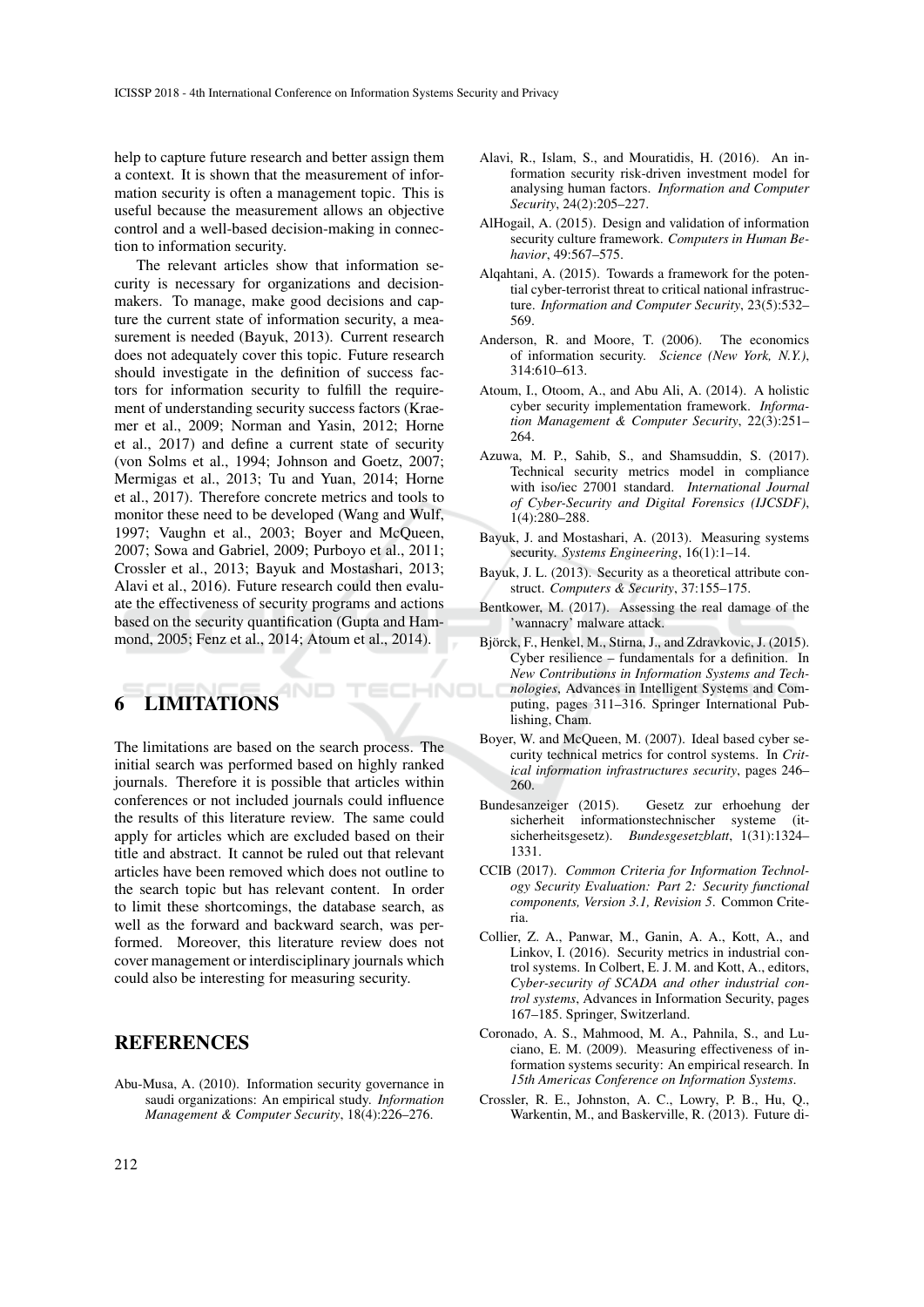rections for behavioral information security research. *Computers & Security*, 32:90–101.

- D'Arcy, J. and Herath, T. (2011). A review and analysis of deterrence theory in the is security literature: Making sense of the disparate findings. *European Journal of Information Systems*, 20(6):643–658.
- Dogaheh, M. A. (2010). Introducing a framework for security measurements. In *IEEE International Conference on Information Theory and Information Security*, pages 638–641.
- Ernest Chang, S. and Ho, C. B. (2006). Organizational factors to the effectiveness of implementing information security management. *Industrial Management & Data Systems*, 106(3):345–361.
- Fenz, S., Heurix, J., Neubauer, T., and Pechstein, F. (2014). Current challenges in information security risk management. *Information Management & Computer Security*, 22(5):410–430.
- Frizell, S. (2015). Sony the interview hack: Studio spending \$15 million to deal with it.
- Geer, D., Hoo, K. S., and Jaquith, A. (2003). Information security: Why the future belongs to the quants. *IEEE Security & Privacy Magazine*, 1(4):24–32.
- Gonzalez, J. J. and Sawicka, A. (2002). A framework for human factors in information security. In *2002 WSEAS International Conference on Information Security, Hardware/Software Codesign, E-Commerce and Computer Networks*, pages 1871–1877.
- Gupta, A. and Hammond, R. (2005). Information systems security issues and decisions for small businesses. *Information Management & Computer Security*, 13(4):297–310.
- Hall, J. H., Sarkani, S., and Mazzuchi, T. A. (2011). Impacts of organizational capabilities in information security. *Information Management & Computer Security*, 19(3):155–176.
- Hayden, L. (2010). *IT security metrics: A practical framework for measuring security & protecting data*. Mc-Graw Hill, New York.
- Herrera, S. (2005). Information security management metrics development. In *Proceedings / 39th Annual 2005 International Carnahan Conference on Security Technology*, pages 51–56.
- Holm, H. and Afridi, K. K. (2015). An expert-based investigation of the common vulnerability scoring system. *Computers & Security*, 53:18–30.
- Hong, K.-S., Chi, Y.-P., Chao, L. R., and Tang, J.-H. (2003). An integrated system theory of information security management. *Information Management & Computer Security*, 11(5):243–248.
- Horne, C. A., Maynard, S. B., and Ahmad, A. (2017). Information security strategy in organisations: Review, discussion and future research. *Australasian Journal of Information Systems*, 21.
- Idika, N. and Bhargava, B. (2012). Extending attack graphbased security metrics and aggregating their application. *IEEE Transactions on Dependable and Secure Computing*, 9(1):75–85.
- Ifinedo, P. (2012). Understanding information systems security policy compliance: An integration of the theory

of planned behavior and the protection motivation theory. *Computers & Security*, 31(1):83–95.

- ISO/IEC (2009). *ISO/IEC 27004:2009(E) Information technology - Security techniques - Information security management - Measurement*. ISO/IEC.
- IT Governance Institute (2007). *COBIT 4.1: Framework, control objectives, management guidelines, maturity models*. IT Governance Institute, Rolling Meadows.
- Jafari, S., Mtenzi, F., Fitzpatrick, R., and O'Shea, B. (2010). Security metrics for e-healthcare information systems: A domain specific metrics approach. *International Journal of Digital Society (IJDS)*, 1(4):238–245.
- Johnson, M. E. and Goetz, E. (2007). Embedding information security into the organization. *IEEE Security & Privacy Magazine*, 5(3):16–24.
- Jones, R. A. and Horowitz, B. (2012). A system-aware cyber security architecture. *Systems Engineering*, 15(2):225–240.
- Kraemer, S., Carayon, P., and Clem, J. (2009). Human and organizational factors in computer and information security: Pathways to vulnerabilities. *Computers & Security*, 28(7):509–520.
- LeMay, E., Ford, M. D., Keefe, K., Sanders, W. H., and Muehrcke, C. (2011). Model-based security metrics using adversary view security evaluation (advise). In *Eighth International Conference on Quantitative Evaluation of SysTems*, pages 191–200.
- Leon, P. G. and Saxena, A. (2010). An approach to quantitatively measure information security. In *3rd India Software Engineering Conference*.
- Mazur, K., Ksiezopolski, B., and Kotulski, Z. (2015). The robust measurement method for security metrics generation. *The Computer Journal*, 58(10):2280–2296.
- Mermigas, D., Patsakis, C., and Pirounias, S. (2013). Quantification of information systems security with stochastic calculus. In *Proceedings of the Eighth Annual Cyber Security and Information Intelligence Research Workshop*, pages 1–9.
- Montesdioca, G. P. Z. and Maçada, A. C. G. (2015). Measuring user satisfaction with information security practices. *Computers & Security*, 48:267–280.
- Muthukrishnan, S. M. and Palaniappan, S. (2016). Security metrics maturity model for operational security. In *IEEE Symposium on Computer Applications and Industrial Electronics*, pages 101–106.
- Narain Singh, A., Gupta, M. P., and Ojha, A. (2014). Identifying factors of "organizational information security management". *Journal of Enterprise Information Management*, 27(5):644–667.
- NIST, S. P. (2008). *800-55r1: Performance measurement guide for information security*. National Institute of Standards and Technology, Gaithersburg, MD.
- Norman, A. A. and Yasin, N. M. (2012). Information systems security management (issm) success factor: Retrospection from the scholars. In *Proceedings of the 11th European Conference on Information warfare and security*.
- Pendleton, M., Garcia-Lebron, R., Cho, J.-H., and Xu, S. (2017). A survey on systems security metrics. *ACM Computing Surveys*, 49(4):1–35.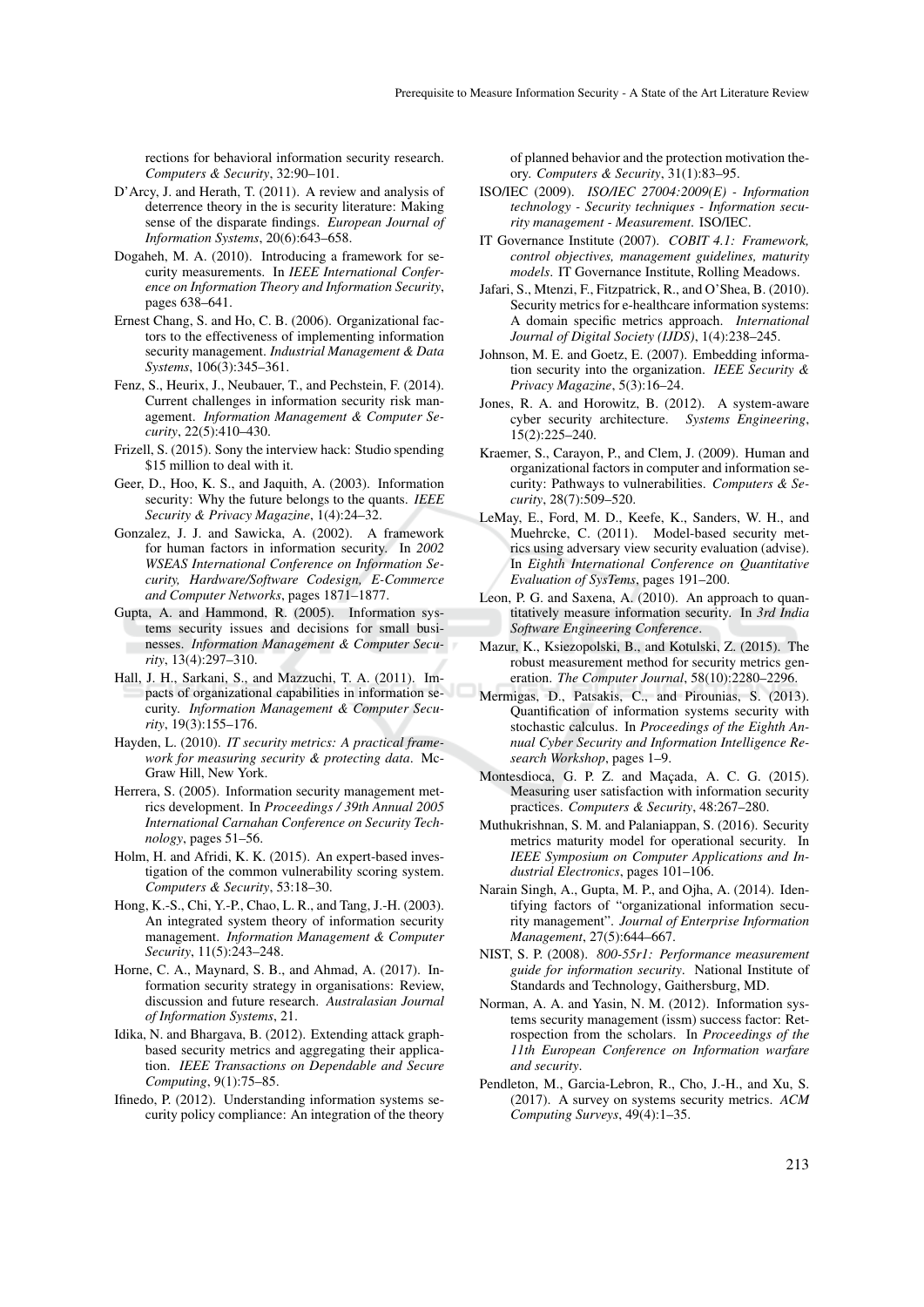- Premaratne, U., Samarabandu, J., Sidhu, T., Beresh, B., and Tan, J.-C. (2008). Application of security metrics in auditing computer network security: A case study. In *4th International Conference on Information and Automation for Sustainability*, pages 200–205.
- Purboyo, T. W., Rahardjo, B., and Kuspriyanto (2011). Security metrics: A brief survey. In *2011 2nd International Conference on Instrumentation, Communications, Information Technology and Biomedical Engineering*, pages 79–82.
- Savola, R. (2007). Towards a security metrics taxonomy for the information and communication technology industry. In *International Conference on Software Engineering Advances (ICSEA)*, pages 60–66.
- Savola, R. M. (2009). A security metrics taxonomization model for software-intensive systems. *Journal of Information Processing Systems*, 5(4):197–206.
- Savola, R. M. (2013). Quality of security metrics and measurements. *Computers & Security*, 37:78–90.
- Savola, R. M. and Heinonen, P. (2011). A visualization and modeling tool for security metrics and measurements management. In *2011 Information Security for South Africa*, pages 1–8.
- Sharman, R., Rao, R., and Upadhyaya, S. (2004). Metrics for information security: A literature review. In *10th Americas Conference on Information Systems*.
- Silic, M. and Back, A. (2014). Information security: Critical review and future directions for research. *Information Management & Computer Security*, 22(3):279– 308.
- Sommestad, T., Hallberg, J., Lundholm, K., and Bengtsson, J. (2014). Variables influencing information security policy compliance: A systematic review of quantitative studies. *Information Management & Computer Security*, 22(1):42–75.
- Sowa, S. and Gabriel, R. (2009). Multidimensional management of information security: A metrics based approach merging business and information security topics. In *International Conference on Availability, Reliability and Security*, pages 750–755. IEEE.
- Straub, D. W. and Welke, R. J. (1998). Coping with systems risk: Security planning models for management decision making. *MIS Quarterly*, 22(4):441.
- Tanna, G. B., Gupta, M., Rao, H. R., and Upadhyaya, S. (2005). Information assurance metric development framework for electronic bill presentment and payment systems using transaction and workflow analysis. *Decision Support Systems*, 41(1):242–261.
- Tariq, M. I. (2012). Towards information security metrics framework for cloud computing. *International Journal of Cloud Computing and Services Science (IJ-CLOSER)*, 1(4).
- Tashi, I. and Ghernaouti-Helie, S. (2008). Efficient security ´ measurements and metrics for risk assessment. In *The Third International Conference on Internet Monitoring and Protection*, pages 131–138.
- Tran, H., Campos-Nanez, E., Fomin, P., and Wasek, J. (2016). Cyber resilience recovery model to combat zero-day malware attacks. *Computers & Security*, 61:19–31.
- Trèek, D. (2003). An integral framework for information systems security management. *Computers & Security*, 22(4):337–360.
- Tu, Z. and Yuan, Y. (2014). Critical success factors analysis on effective information security management: A literature review. In *20th Americas Conference on Information Systems*.
- Vance, A., Eargle, D., Anderson, B. B., and Kirwan, C. B. (2014). Using measures of risk perception to predict information security behavior: Insights from electroencephalography (eeg). *Journal of the Association for Information Systems*, 15:679–722.
- Vaughn, R. B., Henning, R., and Siraj, A. (2003). Information assurance measures and metrics - state of practice and proposed taxonomy. In *Proceedings of the 36th Annual Hawaii International Conference on System Sciences*.
- Veiga, A. D. and Eloff, J. H. P. (2007). An information security governance framework. *Information Systems Management*, 24(4):361–372.
- Velki, T., Solic, K., and Ocevcic, H. (2014). Development of users' information security awareness questionnaire (uisaq) — ongoing work. In *37th International Convention on Information and Communication Technology, Electronics and Microelectronics (MIPRO)*, pages 1417–1421.
- Verendel, V. (2009). Quantified security is a weak hypothesis: A critical survey of results and assumptions. In *Proceedings of the 2009 workshop on New security paradigms workshop*.
- vom Brocke, J., Simons, A., Niehaves, B., Riemer, K., Plattfaut, R., and Cleven, A. (2009). Reconstructing the giant: On the importance of rigour in documenting the literature search process. *17th European Conference on Information Systems (ECIS)*.
- von Solms, B. and von Solms, R. (2004). The 10 deadly sins of information security management. *Computers & Security*, 23(5):371–376.
- von Solms, R., van der Haar, H., von Solms, S. H., and Caelli, W. J. (1994). A framework for information security evaluation. *Information & Management*, 26(3):143–153.
- von Solms, R. and van Niekerk, J. (2013). From information security to cyber security. *Computers & Security*, 38:97–102.
- Wang, C. and Wulf, W. A. (1997). Towards a framework for security measurement. In *20th National Information Systems Security Conference*, pages 522–533.
- Webster, J. and Watson, R. T. (2002). Analyzing the past to prepare for the future: Writing a literature review. *MIS Quarterly*, 26(2):xiii–xxiii.
- Yaokumah, W. (2014). Information security governance implementation within ghanaian industry sectors. *Information Management & Computer Security*, 22(3):235–250.
- Young, D., Lopez, J., Rice, M., Ramsey, B., and McTasney, R. (2016). A framework for incorporating insurance in critical infrastructure cyber risk strategies. *International Journal of Critical Infrastructure Protection*, 14:43–57.